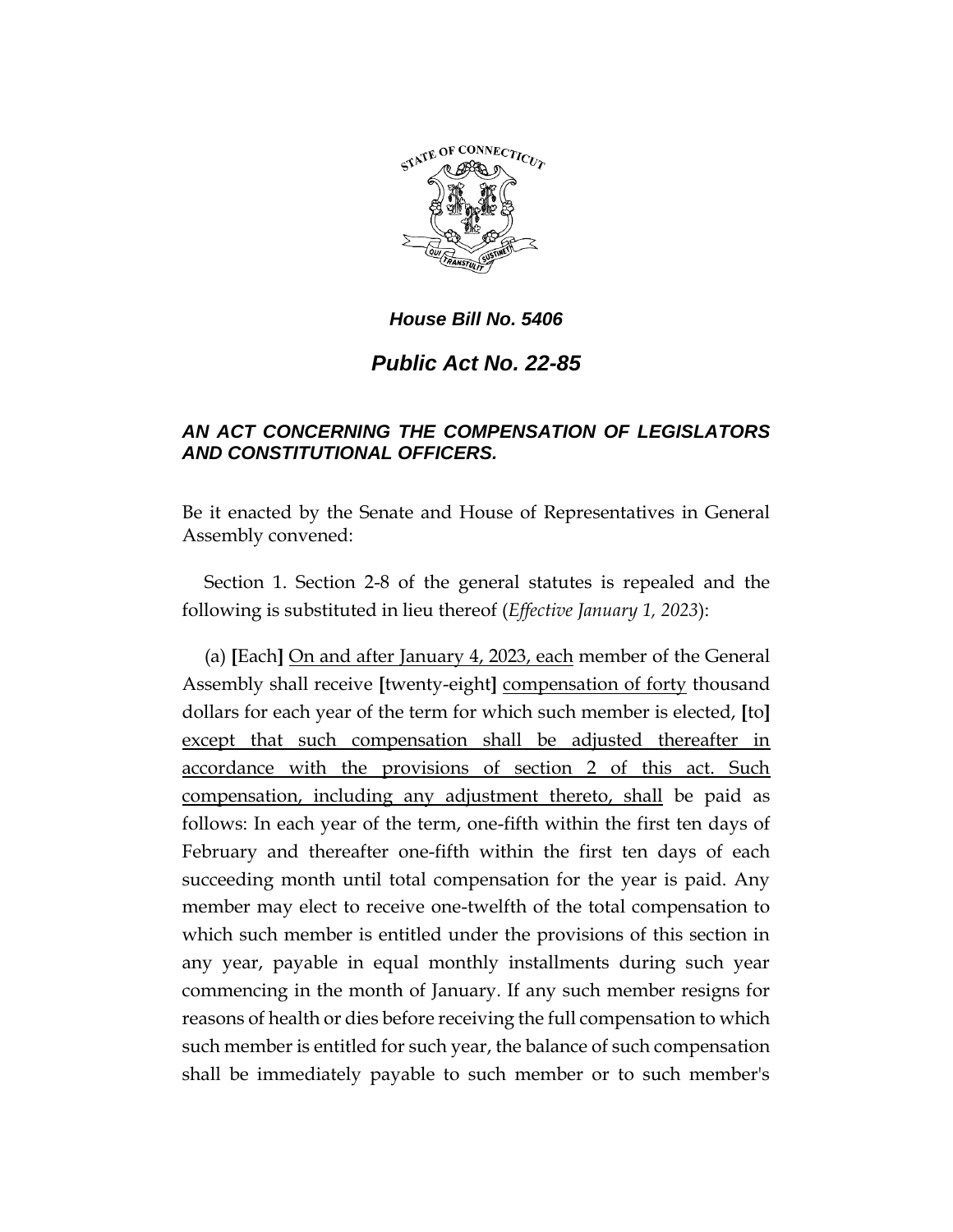estate.

(b) Each member shall receive, in addition to the compensation payable under subsection (a) of this section and the transportation allowance payable under section 2-15, the sum of four thousand five hundred dollars if a member of the House of Representatives or the sum of five thousand five hundred dollars if a member of the Senate for each year of the term for which such member is elected as reimbursement for expenses, payable as follows: One-half within the first ten days of February and one-half within ten days after final adjournment of the regular session in each year of the term. If any member resigns for reasons of health or dies before receiving the full amount to which such member is entitled for the year of such member resignation or death, the balance of the amount shall be immediately payable to such member or to such member's estate.

(c) In lieu of the compensation payable under subsection (a) of this section, on and after January 4, 2023, until any adjustment under section 2 of this act, the speaker of the House of Representatives and the president pro tempore of the Senate shall each receive **[**thirty-eight**]** compensation of fifty-two thousand **[**six hundred eighty-nine**]** dollars for each year of the term for which said officer so serves, the majority and minority leaders of the House of Representatives and of the Senate shall each receive **[**thirty-six**]** compensation of fifty thousand **[**eight hundred thirty-five**]** dollars for each year of the term for which said officer so serves, the deputy speaker and the deputy majority and minority leaders of the House of Representatives and of the Senate shall each receive **[**thirty-four**]** compensation of forty-nine thousand **[**four hundred forty-six**]** dollars for each year of the term in which said officer so serves, each assistant majority and minority leader and majority and minority whip of the House and Senate and the chairpersons of each joint standing committee, except the Joint Committee on Legislative Management, shall each receive **[**thirty-two**]** compensation of forty-six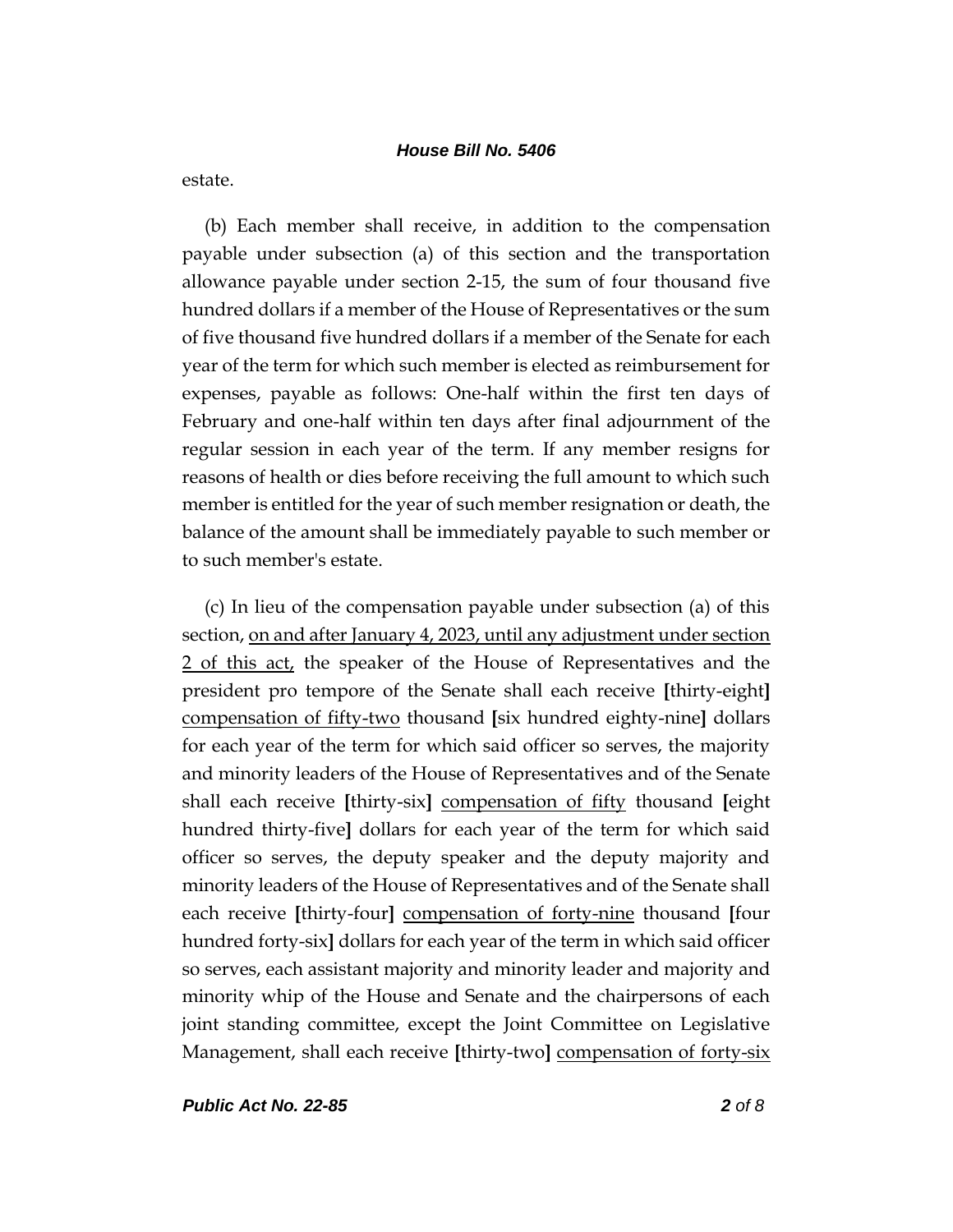thousand **[**two**]** five hundred **[**forty-one**]** dollars for each year of the term in which said chairperson so serves and the ranking members of each joint standing committee, except the Joint Committee on Legislative Management, shall each receive **[**thirty**]** compensation of forty-four thousand **[**four**]** five hundred **[**three**]** dollars for each year of the term in which said officer so serves to be paid as provided in subsection (a) of this section. Each of said officers shall receive **[**as reimbursement for expenses for each year of the term for which the officer is elected**]** the sum of five thousand five hundred dollars if the officer is a senator and the sum of four thousand five hundred dollars if the officer is a representative, as reimbursement for expenses for each year of the term for which the officer is elected, payable as provided in subsection (b) of this section. Each of said officers shall have the same option to elect payment of one-twelfth of the officer's compensation for each year of the term for which the officer is elected payable in equal monthly installments in such year as is provided for other members under the provisions of subsection (a) of this section.

(d) In lieu of the compensation **[**provided by subsections (a) and**]** payable under subsection (a) or (c) of this section and reimbursement for expenses under subsection (b) of this section, any member elected to fill any unexpired term shall receive the following: (1) For less than a full year of a term, a pro rata amount of the compensation payable under subsection (a) <u>or (c)</u> of this section, including any adjustment of such compensation under section 2 of this act, and, in addition to the transportation allowance payable under section 2-15, a pro rata amount of the sum payable under subsection (b) of this section, as reimbursement for expenses, both payable upon certification of such member's election; (2) for a full year of a term, the compensation payable under subsection (a) or (c) of this section, including any adjustment to such compensation under section 2 of this act, and reimbursement for expenses **[**provided in subsections (a) and**]** payable under subsection (b) of this section, both payable upon certification of such member's

*Public Act No. 22-85 3 of 8*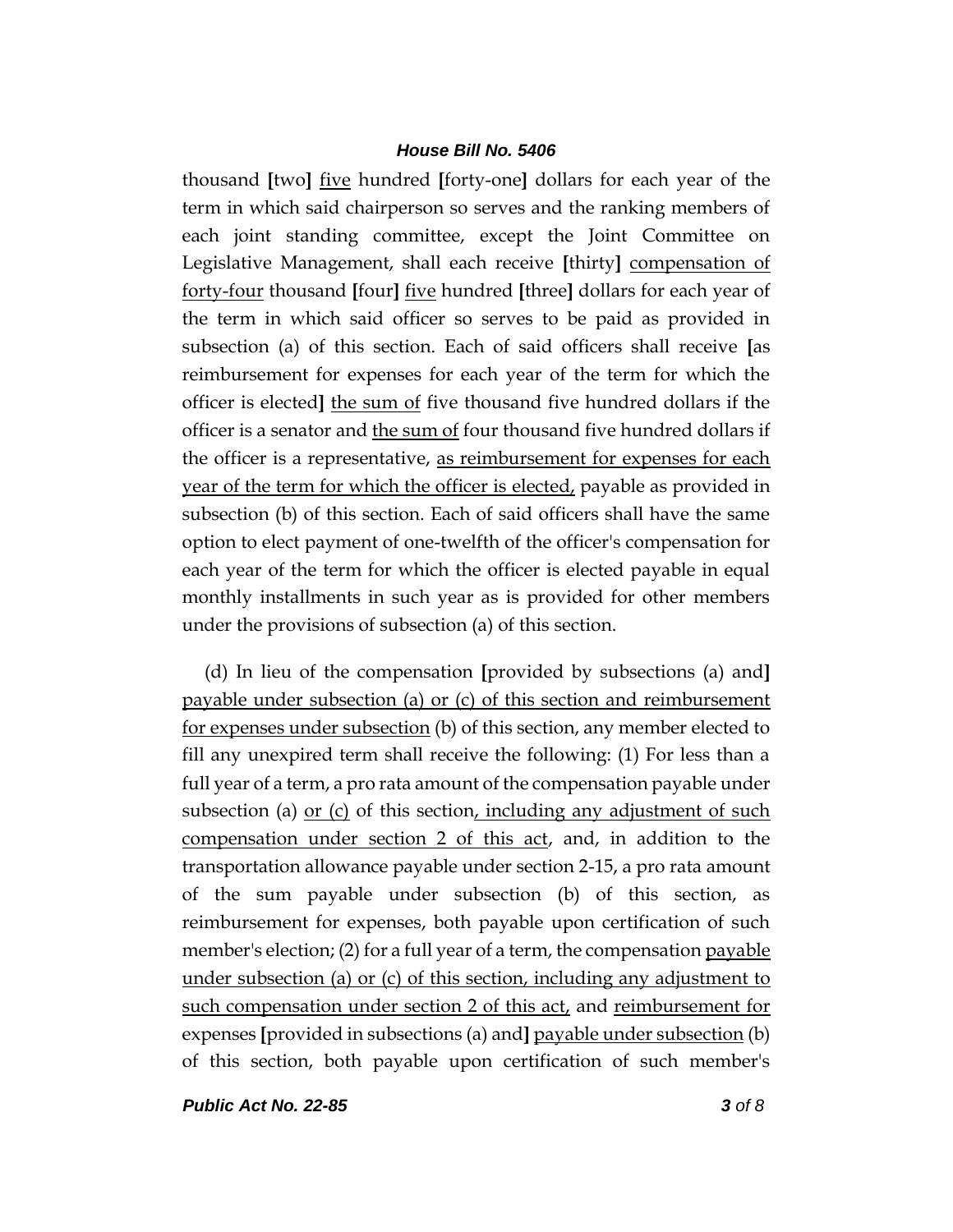election.

(e) No person who is elected to serve in one house of the General Assembly and is thereafter elected to fill a vacancy in the other house for the unexpired portion of the same term shall receive total compensation or total reimbursement for expenses for such term in an amount greater than that to which such person was entitled on such person's election to the first house.

(f) Any member who resigns for reasons other than health or election to the other house prior to the expiration of any year of the term for which such member was elected, and who has received the total compensation and total reimbursement for expenses [provided] payable under subsections (a) and (b) of this section for that year, including any adjustment to such compensation under section 2 of this act, shall reimburse the state in an amount equal to that portion of such total compensation and <u>total</u> expense reimbursement attributable to the remainder of the year in which such member resigns.

Sec. 2. (NEW) (*Effective July 1, 2022*) (a) Not later than January 1, 2025, and not later than January first every two years thereafter, the executive director of the Office of Legislative Management, in consultation with the Labor Commissioner, shall determine the adjustment to be made under subsection (b) of this section to the compensation of members of the General Assembly set forth in subsections (a) and (c) of section 2-8 of the general statutes, as amended by this act, by the percentage change in the employment cost index, or its successor index, for wages and salaries for all civilian workers, as calculated by the United States Department of Labor, over the twenty-four-month period ending on June thirtieth of the preceding year, rounded to the nearest whole cent. Thereafter, any such adjustment shall be based on the compensation of members of the General Assembly set forth in subsections (a) and (c) of section 2-8 of the general statutes, as amended by this act, as adjusted by the immediately preceding adjustment under this section.

*Public Act No. 22-85 4 of 8*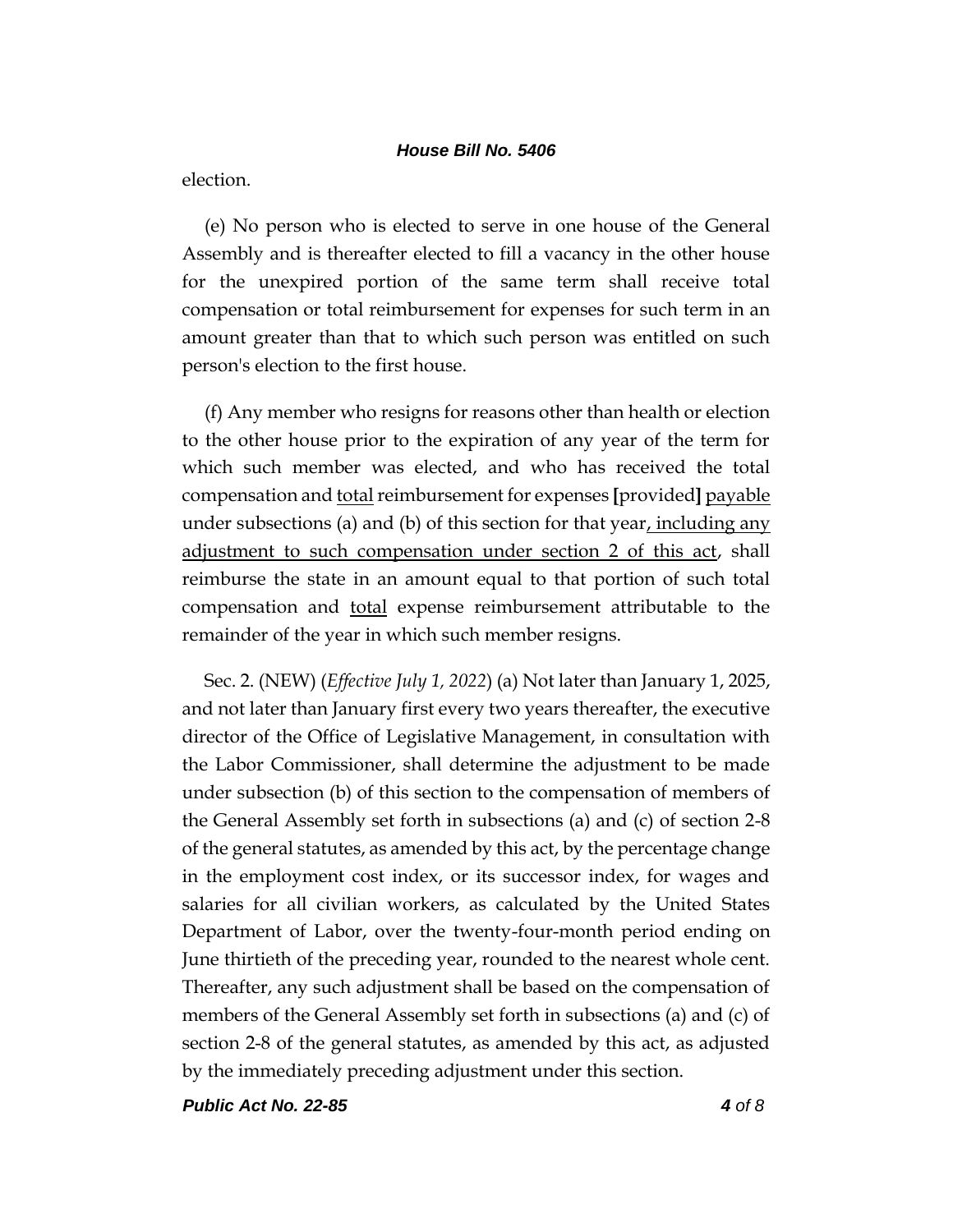(b) On January 8, 2025, the executive director shall adjust the compensation of members of the General Assembly in accordance with the determination made under subsection (a) of this section. Thereafter, any subsequent adjustment of such compensation in accordance with the determination made under subsection (a) of this section shall not take effect until the first Wednesday following the first Monday of January succeeding such determination.

(c) The provisions of this section shall not be construed to apply to any health, pension or other benefits of members of the General Assembly.

Sec. 3. Section 3-2 of the general statutes is repealed and the following is substituted in lieu thereof (*Effective January 1, 2023*):

**[**The**]** (a) On and after January 4, 2023, the Governor shall receive an annual salary **[**of one hundred fifty thousand dollars and the Lieutenant Governor shall receive an annual salary of one hundred ten thousand dollars**]** equal to the annual salary of the Chief Justice of the Supreme Court under subsection (a) of section 51-47, provided thereafter, no increase in the annual salary of the Governor shall take effect until the first Wednesday following the first Monday of the January succeeding the next election of the Governor following any increase in the annual salary of the Chief Justice under section 51-47. The Governor shall devote full time to the duties of the office.

(b) On and after January 4, 2023, the Lieutenant Governor shall receive an annual salary equal to the annual salary of a judge of the Superior Court under subsection (a) of section 51-47, provided thereafter, no increase in the annual salary of the Lieutenant Governor shall take effect until the first Wednesday following the first Monday of the January succeeding the next election of the Lieutenant Governor following any increase in the annual salary of a judge of the Superior Court under section 51-47.

#### *Public Act No. 22-85 5 of 8*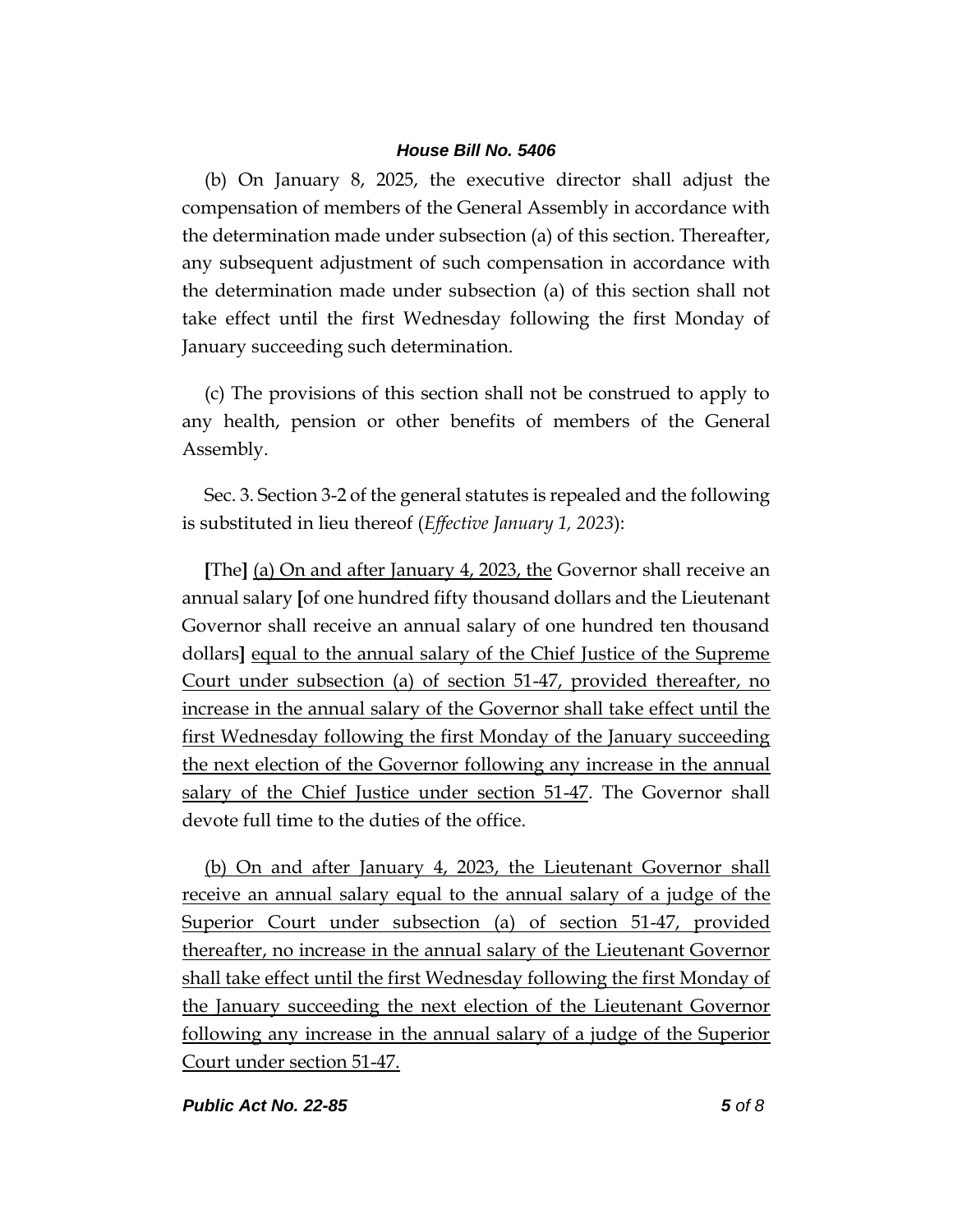Sec. 4. Section 3-11 of the general statutes is repealed and the following is substituted in lieu thereof (*Effective January 1, 2023*):

**[**The**]** (a) On and after January 4, 2023, the Treasurer shall receive an annual salary **[**of one hundred ten thousand dollars**]** equal to the annual salary of a judge of the Superior Court under subsection (a) of section 51-47, provided thereafter, no increase in the annual salary of the Treasurer shall take effect until the first Wednesday following the first Monday of the January succeeding the next election of the Treasurer following any increase in the annual salary of a judge of the Superior Court under section 51-47.

(b) Before entering upon the execution of the duties of the office, the Treasurer shall give a bond to the state, with sufficient surety, in the sum of two hundred thousand dollars, for the term for which the Treasurer has been elected, which bond shall be conditioned for the faithful performance of such duties other than in connection with the School Fund. The Treasurer shall devote full time to the duties of the office.

Sec. 5. Section 3-77 of the general statutes is repealed and the following is substituted in lieu thereof (*Effective January 1, 2023*):

The Secretary shall keep all the public records and documents and record all acts, orders, grants and resolutions of the General Assembly, including all resolutions of appointment and resolutions directing orders to be drawn on the Treasurer, and give true copies thereof when required. The Secretary shall keep the records and files of the Superior Court previous to May, 1798, and the original books and papers of the late Connecticut Land Company; provided the Secretary may turn over any such records, documents or papers to the State Library in accordance with the provisions of section 11-4c. The Secretary may give certified copies of any entries in such records, files, books or other papers and of the files and records of said Superior Court and of the Supreme Court, remaining in the office, which copies shall be legal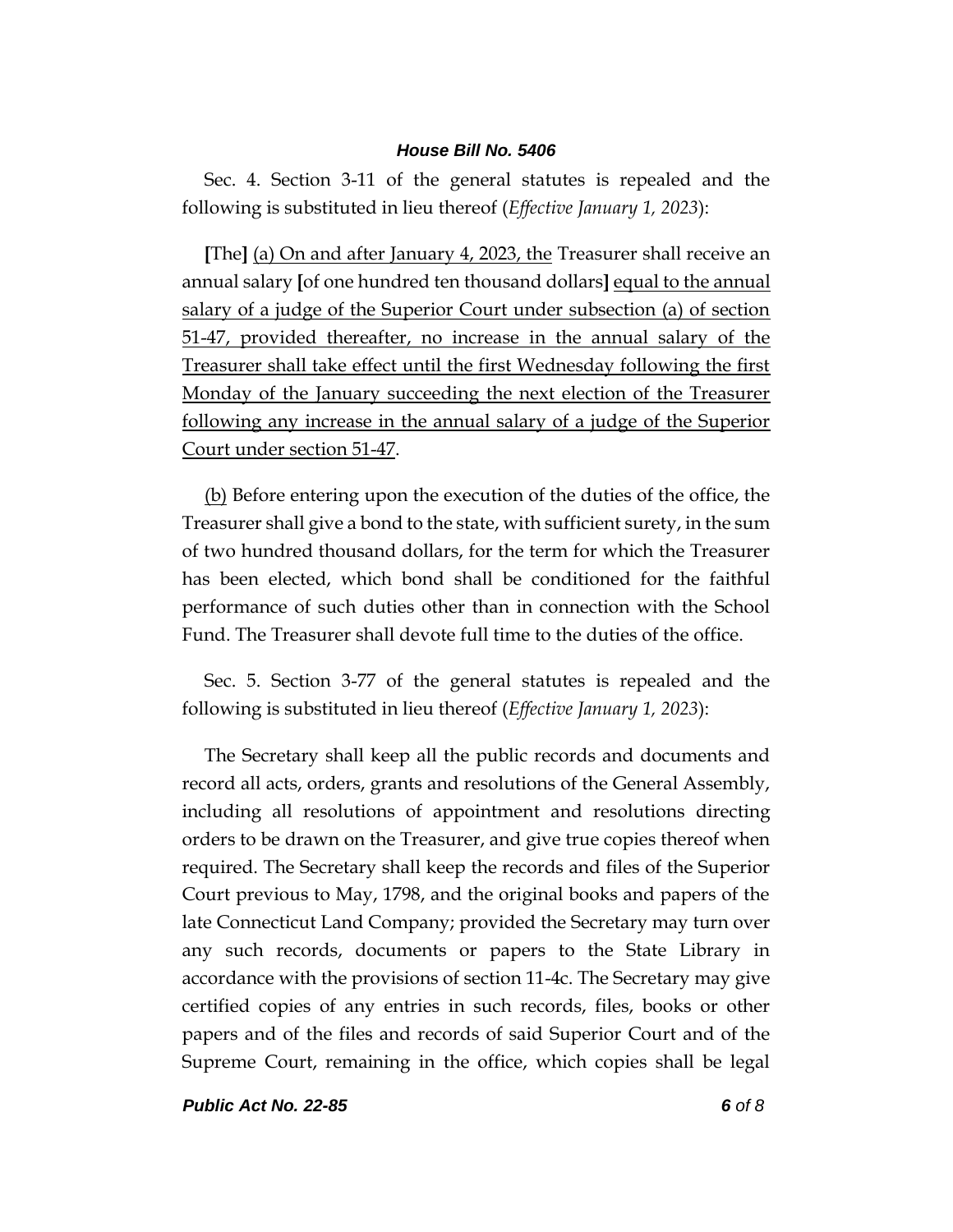evidence. The Secretary shall be the keeper of the seal of the state, which shall not be altered, and shall affix the same to acts, laws, orders, commissions, instruments and certificates, when requested or required by law. In accordance with established procedures, the Secretary may enter into such contractual agreements as may be necessary for the discharge of the Secretary's duties. **[**The**]** On and after January 4, 2023, the Secretary shall receive an annual salary **[**of one hundred ten thousand dollars and**]** equal to the annual salary of a judge of the Superior Court under subsection (a) of section 51-47, provided thereafter, no increase in the annual salary of the Secretary shall take effect until the first Wednesday following the first Monday of the January succeeding the next election of the Secretary following any increase in the annual salary of a judge of the Superior Court under section 51-47. The Secretary shall devote full time to the duties of the office.

Sec. 6. Section 3-111 of the general statutes is repealed and the following is substituted in lieu thereof (*Effective January 1, 2023*):

**[**The**]** On and after January 4, 2023, the Comptroller shall receive an annual salary **[**of one hundred ten thousand dollars and**]** equal to the salary of a judge of the Superior Court under subsection (a) of section 51-47, provided thereafter, no increase in the annual salary of the Comptroller shall take effect until the first Wednesday following the first Monday of the January succeeding the next election of the Comptroller following any increase in the annual salary of a judge of the Superior Court under section 51-47. The Comptroller shall devote full time to the duties of the office. The Comptroller shall give bond in the sum of twenty-five thousand dollars.

Sec. 7. Section 3-124 of the general statutes is repealed and the following is substituted in lieu thereof (*Effective January 1, 2023*):

There shall be an Attorney General to be elected in the same manner